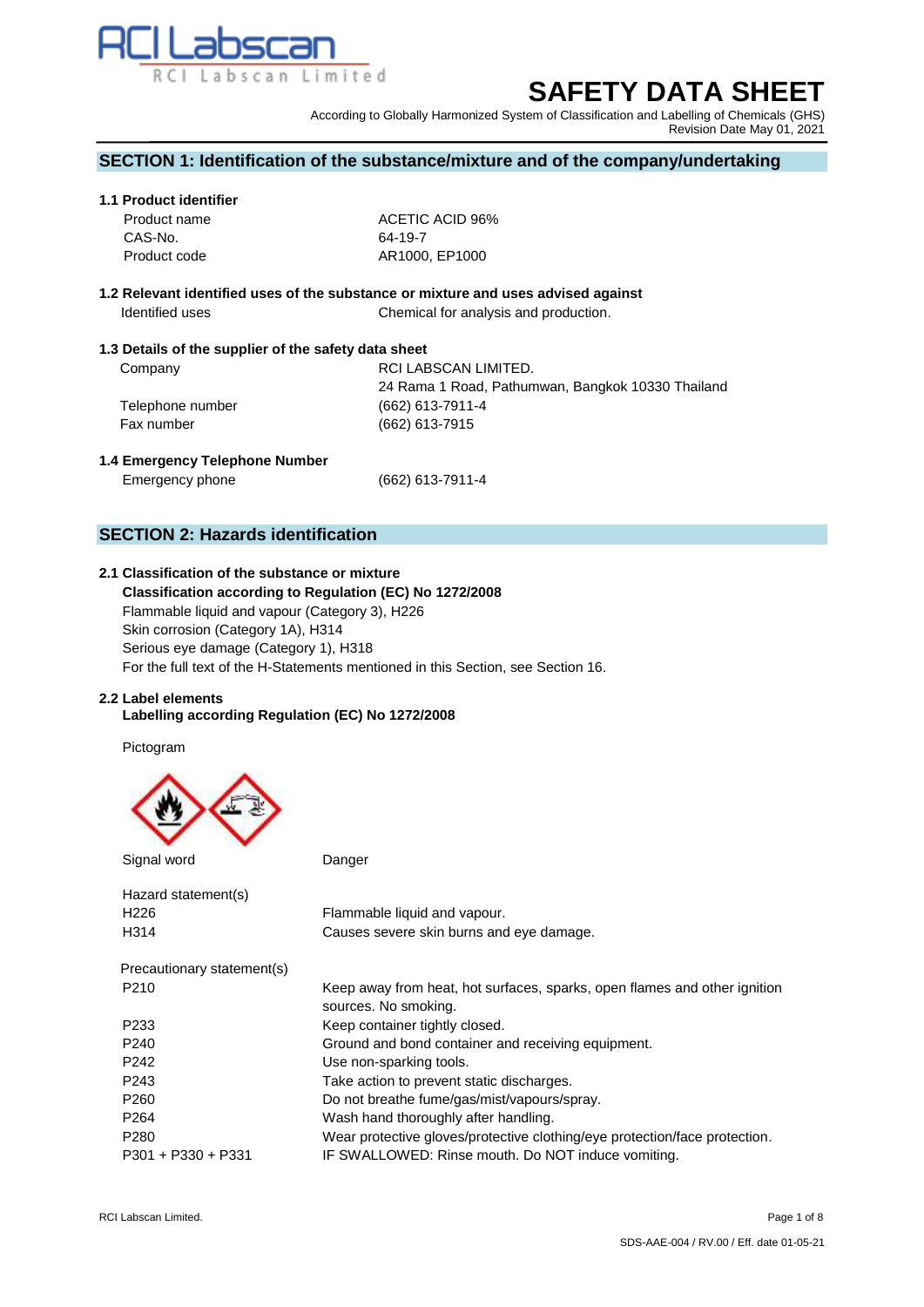| 2.3 Other hazards    | None                                                                                                        |
|----------------------|-------------------------------------------------------------------------------------------------------------|
| P405                 | Store locked up.                                                                                            |
| $P403 + P235$        | Store in a well-ventilated place. Keep cool.                                                                |
| P363                 | Wash contaminated clothing before reuse.                                                                    |
| P316                 | Get emergency medical help immediately.                                                                     |
|                      | lenses, if present and easy to do.                                                                          |
| $P305 + P354 + P338$ | IF IN EYES: Immediately rinse with water for several minutes. Remove contact                                |
| $P304 + P340$        | IF INHALED: Remove person to fresh air and keep comfortable for breathing.                                  |
| $P303 + P361 + P353$ | IF ON SKIN (or hair): Take off immediately all contaminated clothing. Rinse skin<br>with water [or shower]. |
|                      |                                                                                                             |

**SECTION 3: Composition/information on ingredients**

#### **3.1 Substances**

| Synonyms |           | Acetic acid, Ethanoic acid, Ethylic acid, Methane carboxylic acid, Vinegar acid. |                           |                  |          |
|----------|-----------|----------------------------------------------------------------------------------|---------------------------|------------------|----------|
| CAS-No   | EC-No     | EC-Index-No                                                                      | Formula                   | Molecular Weight | Weight % |
| 64-19-7  | 200-580-7 | 607-002-00-6                                                                     | <b>CH<sub>3</sub>COOH</b> | $60.05$ g/mol    | 96       |

## **Hazardous ingredients according to Regulation (EC) No 1272/2008**

| <b>Component</b>   |                          | <b>Concentration</b> | <b>Classification</b>                          |
|--------------------|--------------------------|----------------------|------------------------------------------------|
| <b>Acetic acid</b> |                          |                      |                                                |
| CAS-No             | 64-19-7                  | 96%                  | Flammable liquid and vapour (Category 3), H226 |
| EC-No              | 200-580-7                |                      | Skin corrosion (Category 1A), H314             |
|                    | EC-Index-No 607-002-00-6 |                      | Serious eye damage (Category 1), H318          |

For the full text of the H-Statements mentioned in this Section, see Section 16.

## **SECTION 4: First aid measures**

## **4.1 Description of first aid measures**

| General advice | Show this safety data sheet to the doctor in attendance.                                                                                                                                                                                                                                                                                                                                    |
|----------------|---------------------------------------------------------------------------------------------------------------------------------------------------------------------------------------------------------------------------------------------------------------------------------------------------------------------------------------------------------------------------------------------|
| Inhalation     | Move to fresh air in case of accidental inhalation of vapors. Keep patient warm. In case of<br>shortness of breath, give oxygen. Apply artificial respiration only if patient is not breathing<br>or under medical supervision. No artificial aspiration mouth to mouth or mouth to nose.<br>Use suitable instruments/apparatus.                                                            |
| Skin contact   | Remove contaminated clothing and wash affected skin with soap and water. Dab with<br>polyethylene glycol 400. If signs of poisoning appear, treat as for inhalation. Obtain<br>medical attention. Wash contaminated clothing before reuse. Contaminated combustible<br>material, e.g. clothing ignites more readily and burns fiercely.                                                     |
| Eye contact    | If the substance has got into the eyes, immediately wash out with plenty of water at least<br>15 minutes. Obtain medical attention.                                                                                                                                                                                                                                                         |
| Ingestion      | Rinse mouth. Do not induce vomiting. Keep patient warm. In case of shortness of breath,<br>give oxygen. Apply artificial respiration only if patient is not breathing or under medical<br>supervision. No artificial aspiration mouth to mouth or mouth to nose. Use suitable<br>instruments/apparatus. Obtain medical attention. Never give anything by mouth to an<br>unconscious person. |

## **4.2 Most important symptoms and effects, both acute and delayed**

The most important known symptoms and effects are described in section 2.2 and section 11

### **4.3 Indication of any immediate medical attention and special treatment needed**

After swallowing: make victim drink water (two glasses at the most), avoid vomiting (risk of perforation).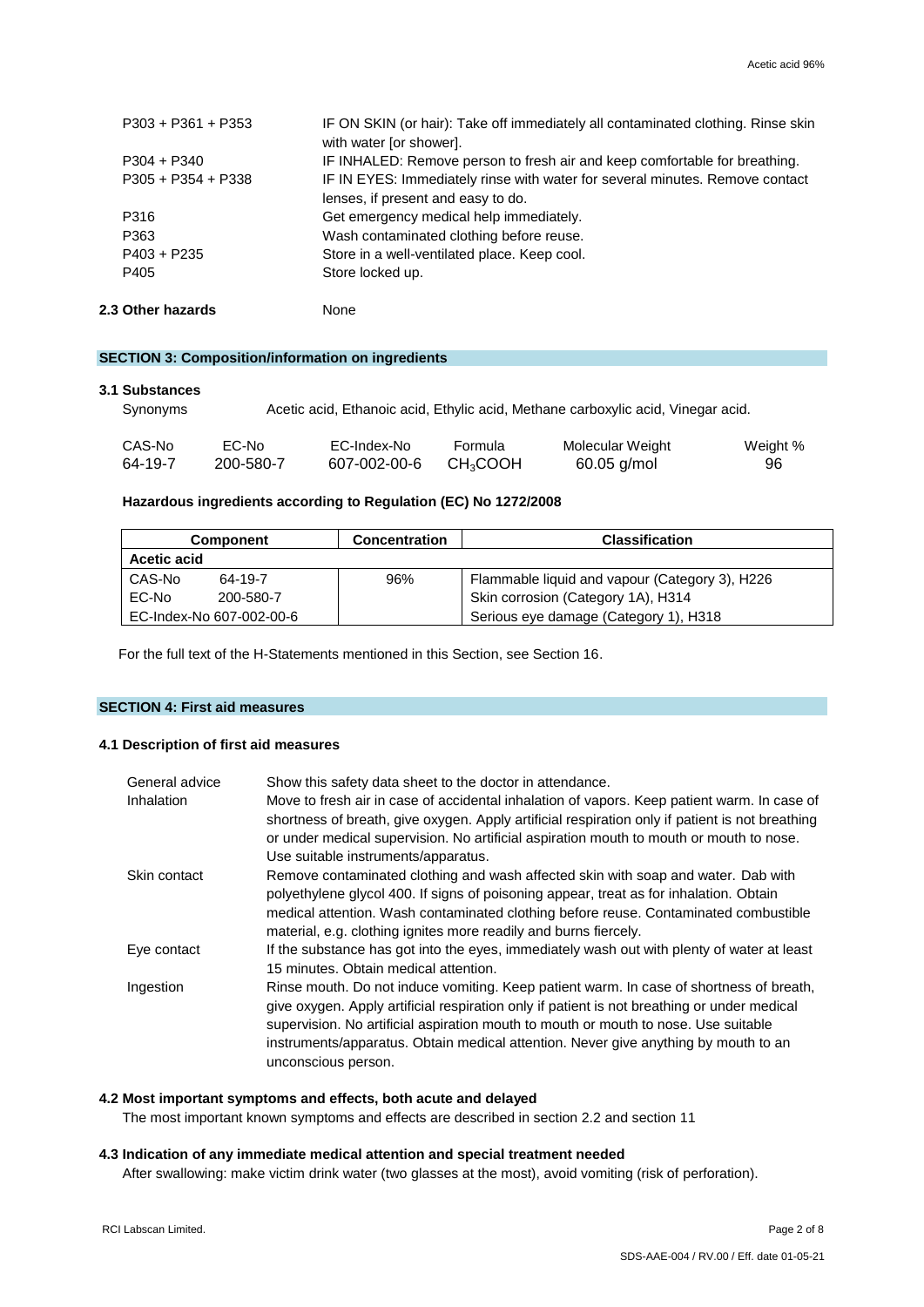Immediately call in physician. Do not attempt to neutralize.

## **SECTION 5: Firefighting measures**

#### **5.1 Extinguishing media**

#### **Suitable extinguishing media**

Extinguish with carbon dioxide, dry chemical, foam or water spray. In the event of fire, cool tanks with water spray.

### **5.2 Special hazards arising from the substance or mixture**

Combustible. Vapors heavier than air. Vapors may form explosive mixture with air at ambient temperature. Development of hazardous combustion gases or vapors possible in the event of fire. The following may develop in event of fire: Acetic acid vapors.

### **5.3 Advice for firefighters**

Wear self-contained breathing apparatus and protective suit.

## **5.4 Further information**

Standard procedure for chemical fires.

## **SECTION 6: Accidental release measures**

## **6.1 Personal precautions, protective equipment and emergency procedures**

Evacuate personnel to safe areas. Do not breathe vapors or spray mist. Remove all sources of ignition. Wear a positive-pressure supplied-air respirator, flame retardant antistatic protective clothing. Shut off leaks if without risk. Keep people away from and upwind of spill/leak.

#### **6.2 Environmental precautions**

Contain or absorb leaking liquid with sand or earth, consults an expert. Prevent liquid entering sewers, basements and workpits. If substance has entered a water course or sewer or contaminated soil, advise police.

#### **6.3 Methods and materials for containment and cleaning up**

Spillage: May react with combustible substances creating fire or explosion hazard and formation of toxic fumes. Take necessary action to avoid static electricity discharge (which might cause ignition of organic vapors). Soak up with inert absorbent material (e.g. sand, silica gel or chemical absorbent pads). Prevent liquid entering sewers, basements and workpits; vapor may create explosive atmosphere. Transfer to covered steel drums. Dispose of promptly.

## **6.4 Reference to other sections**

For disposal see **Section 13**.

## **SECTION 7: Handling and storage**

#### **7.1 Precautions for safe handling**

Keep container tightly closed. Take necessary action to avoid static electricity discharge (which might cause ignition of organic vapors). Use only in area provided with appropriate exhaust ventilation. Do not breathe vapors or spray mist. Avoid contact with skin, eyes and clothing. Do not empty into drains.

#### **7.2 Conditions for safe storage, including any incompatibilities**

Keep tightly closed in a dry, cool and well-ventilated place. Keep away from heat and sources of ignition. Keep out of direct sunlight and away from incompatible materials. Store in original container. Electrical equipment should be protected to the appropriate standard. Requirements for containers, no metal containers.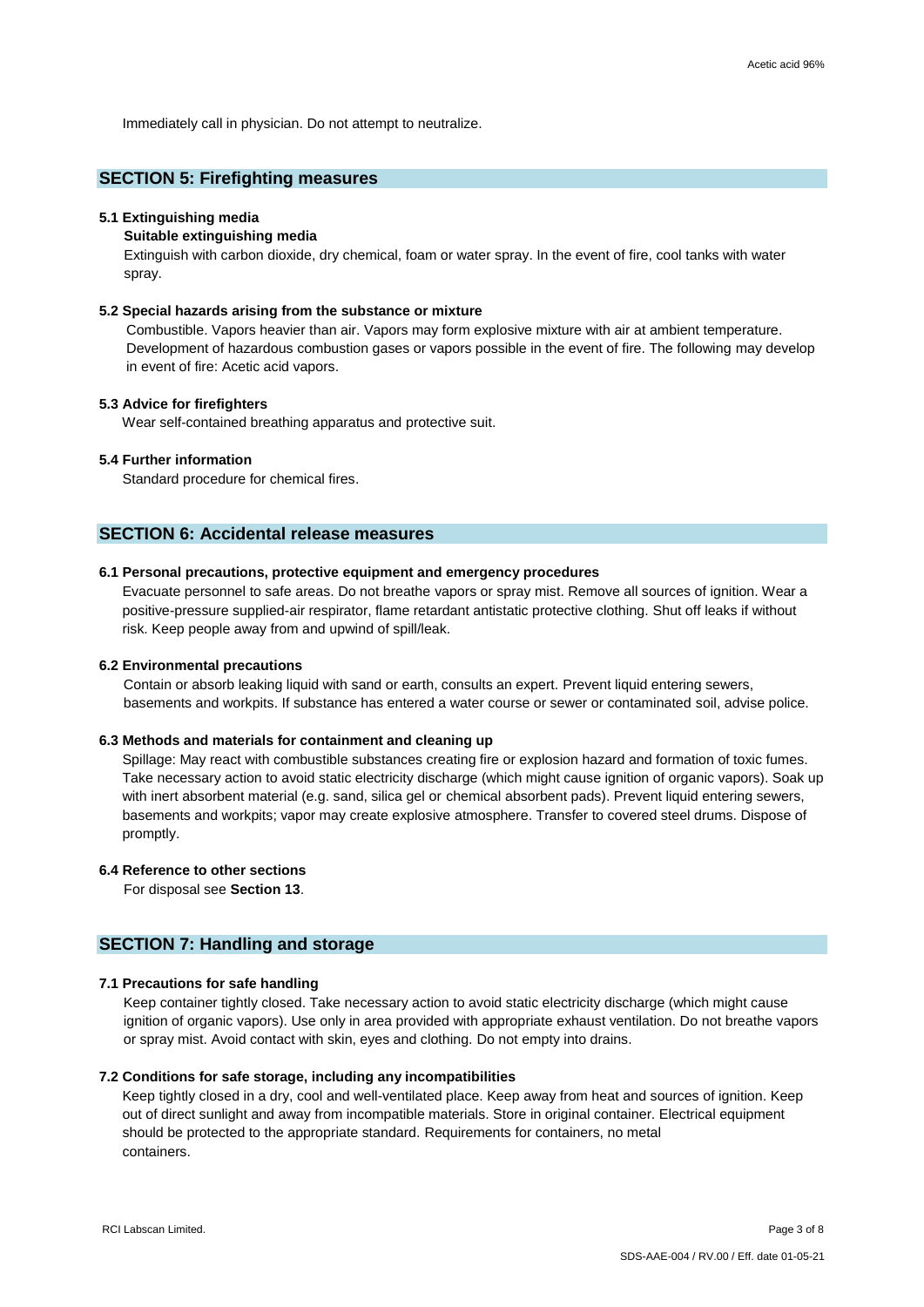## **7.3 Specific end use(s)**

Apart from the uses mentioned in section 1.2 no other specific uses are stipulated.

## **SECTION 8: Exposure controls/personal protection**

### **8.1 Control parameters**

| 0. 1 001111 01 parameters             |                         |                 |                     |
|---------------------------------------|-------------------------|-----------------|---------------------|
| <b>Derived No Effect Level (DNEL)</b> |                         |                 |                     |
| <b>Application Area</b>               | <b>Health Effects</b>   | <b>Exposure</b> | Value               |
| Worker                                | Acute Local effects     | Inhalation      | $25 \text{ mg/m}^3$ |
| Worker                                | Long-term Local effects | Inhalation      | $25 \text{ mg/m}^3$ |
| Consumer                              | Acute Local effects     | Inhalation      | $25 \text{ mg/m}^3$ |
| Consumer                              | Long-term Local effects | Inhalation      | $25 \text{ mg/m}^3$ |

#### **Predicted No Effect Concentration (PNEC) Compartment Value**

| compartment                  | value         |
|------------------------------|---------------|
| Fresh water                  | $3.058$ mg/l  |
| Fresh water sediment         | 11.36 mg/kg   |
| Marine water                 | $0.3058$ mg/l |
| Marine sediment              | 1.136 mg/kg   |
| Aquatic intermittent release | 30.58 mg/l    |
| Sewage treatment plant       | 85 mg/l       |

### **8.2 Exposure controls**

## **Appropriate engineering controls**

The product should only be used in areas from which all naked lights and other sources of ignition have been excluded. Ventilation hoods and fans required when working with organic solvents or in hot melt applications.

## **Individual protection measures (Personal protective equipment, PPE) Eye/face protection**

Goggles giving complete protection to eyes.

#### **Skin protection**

 Chemical resistant apron / flame retardant antistatic protective clothing, heavy duty work shoes. Handle with gloves

- Full contact wears gloves from butyl rubber material.
- Splash contact wears gloves from natural latex material.

The select protective gloves have to satisfy the specifications of EU Directive 89/686 EEC and standard EN 374 derived from it.

#### **Respiratory protection**

In case of insufficient ventilation, wear suitable respiratory equipment. Required when vapor/aerosols are generated filter E-(P2) (EN 141 or EN 14387).

#### **Environmental exposure controls**

Prevent liquid entering sewers, basements and workpits.

## **SECTION 9: Physical and chemical properties**

#### **9.1 Information on basic physical and chemical properties**

| Appearance: From    | Liquid                                               |
|---------------------|------------------------------------------------------|
| : Color             | Colorless                                            |
| Odour               | Pungent                                              |
| Odour Threshold     | Not Available                                        |
| рH                  | 2.5 at 50g/l (H <sub>2</sub> O) at 20 <sup>o</sup> C |
| Melting point/range | $16.6^{\circ}$ C                                     |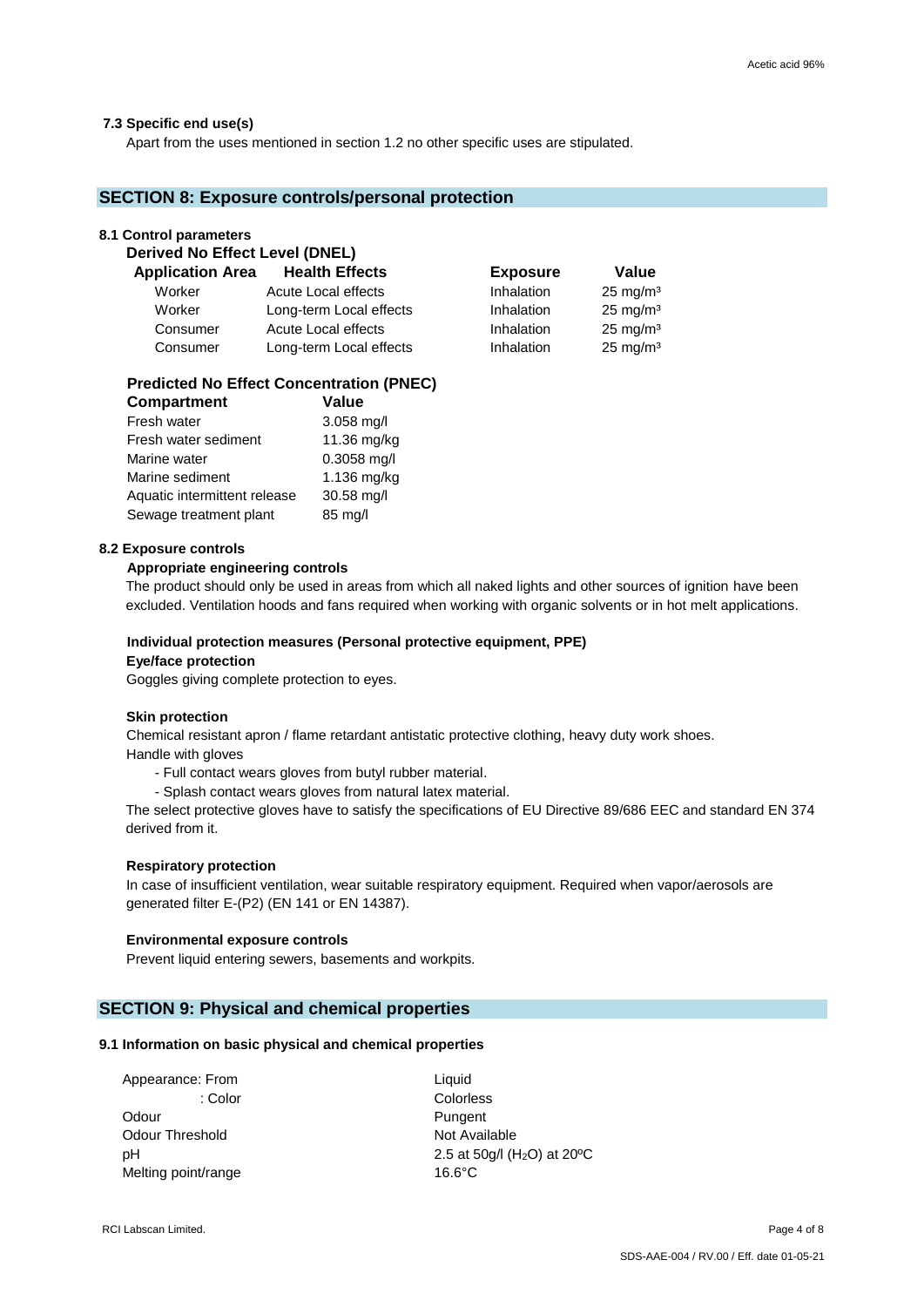| Boiling point/range                     | $118^{\circ}$ C                                          |
|-----------------------------------------|----------------------------------------------------------|
| Flash point                             | 39 °C (closed cup)                                       |
| Evaporation rate                        | Not Available                                            |
| Flammability (solid, gas)               | Not Available                                            |
| Explosion limits: lower                 | 4 %(V)                                                   |
| upper                                   | 19.9 %(V)                                                |
| Vapor Pressure                          | 15.4 hPa at 20 °C                                        |
| <b>Relative Vapor Density</b>           | 2.07                                                     |
| Density                                 | 1.06 g/ml at 20°C                                        |
| Water solubility                        | Soluble at 20°C                                          |
| Partition coefficient (n-octanol/water) | log Pow: -0.17                                           |
| Auto-Ignition temperature               | 485 °C                                                   |
| Decomposition Temperature               | Not Available                                            |
| Viscosity                               | 1.22 mPa.s at $25^{\circ}$ C                             |
| <b>Explosive properties</b>             | Not Explosive                                            |
| Oxidizing properties                    | The substance or mixture is not classified as oxidizing. |

## **SECTION 10: Stability and reactivity**

#### **10.1 Reactivity**

In flammable. Incompatible with various metals.

## **10.2 Chemical stability**

Stable under recommended storage conditions.

## **10.3 Possibility of hazardous reactions**

Risk of explosion in contact with hydrogen peroxide, chromium (VI)-oxide, potassium permanganate, sodium peroxide, perchloric acid, phosphorus trichloride.

The substance polymerize in contact with acetaldehyde.

The substance can react dangerously with alcohols, strong oxidizing agents, strong lyes, alkali hydroxide, strong acids, nitric acid, 2-aminoethanol, ammonium nitrate (heat), bromine pentafluoride, chlorosulphuric acid, dichromate-sulfuric acid, diaminoethane, acetic anhydride, ethylene glycol, potassium-tert. Butoxide, oleum , Iron, Zinc, magnesium, Mild steel

## **10.4 Conditions to avoid**

Strong heating, temperature <0 ºC

#### **10.5 Incompatible materials**

 Anhydrides/water, aldehydes, alcohols, halogen-halogen compounds, oxidizing agent, chromium(VI)-oxide, potassium permanganate, peroxide compounds, perchloric acid, chromosulfuric acid, metal (iron, zinc, magnesium are generation of hydrogen), alkali hydroxides, nonmetallic halides, ethanolamine. Incompatible with various metals.

#### **10.6 Hazardous decomposition products**

 Acetic acid vapors, carbon monoxides, carbon dioxides (Hazardous decomposition products from under fire condition).

## **SECTION 11: Toxicological information**

#### **11.1 Information on toxicological effects**

## **Acute toxicity**

 LD<sup>50</sup> (oral, rat): 3310 mg/kg LC<sub>50</sub> (inhalation, rat): 11.4 mg/l/4 h

#### **Acute oral toxicity**

Burns in oesophagus and stomach. Gastric spasms, bloody vomiting, dyspnoea. Risk of perforation in the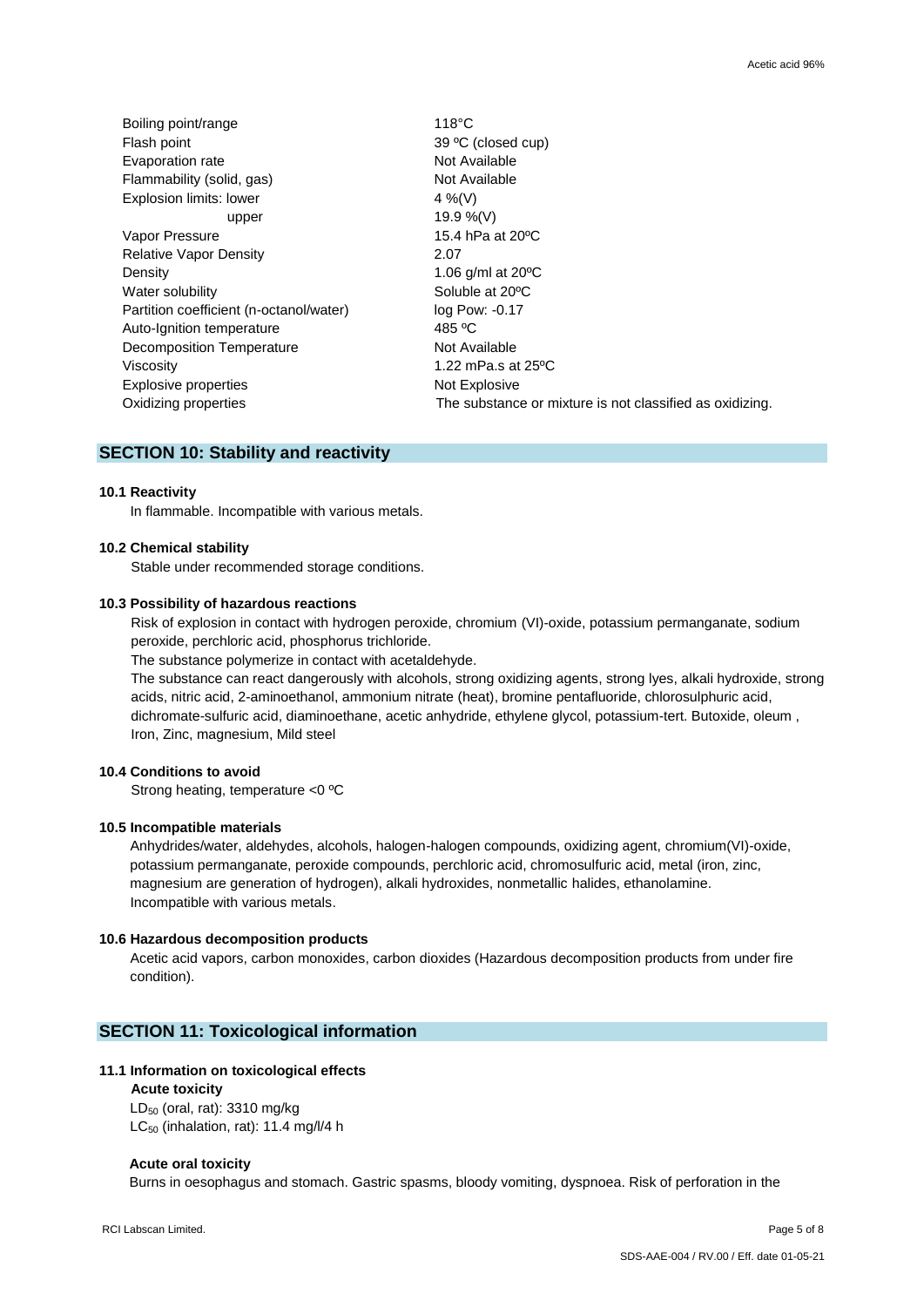oesophagus and stomach. Pulmonary failure possible after aspiration of vomit. Shock, cardiovascular failure, acidosis, Damage of kidneys.

## **Acute inhalation toxicity**

Irritation symptoms in the respiratory tract. Pneumonia bronchitis. Inhalation may lead to the formation of oedemas in the respiratory tract.

**Skin corrosion/irritation**

Burns

**Serious eye damage/eye irritation**

Burns of mucous membranes. Risk of blindness and corneal clouding.

**Respiratory or skin sensitization** Not Available

**Germ cell mutagenicity**

Bacterial mutagenicity; Salmonella typhimurium is negative.

## **Carcinogenicity**

Not Available

**Reproductive toxicity**

Not Available

**Teratogenicity**

No teratogenic effect in animal experiments.

 **Specific target organ toxicity (STOT) - single exposure** Not Available

**Specific target organ toxicity (STOT) - repeated exposure** Not Available

## **Aspiration hazard**

Not Available

## **Further information**

Systemic effects: gastric spasms, bloody vomiting, dyspnea, perforation in the oesophagus and stomach, shock, cardiovascular failure, acidosis. Damage of kidneys.

## **SECTION 12: Ecological information**

## **12.1 Toxicity**

| Toxicity to fish                | $LC_{50}$ L. macrochirus: 75 mg/l/96h              |
|---------------------------------|----------------------------------------------------|
| Toxicity to daphnia             | EC <sub>50</sub> Daphnia magna: 47 mg/l /24h       |
| and other aquatic invertebrates |                                                    |
| Toxicity to algae               | $IC5$ Sc. quadricauda: 4000 mg/l/16h               |
| Toxicity to bacteria            | EC <sub>5</sub> Ps. Putida: 2850 mg/l /16h         |
|                                 | EC <sub>5</sub> Protozoa: E.sulcatum: 78 mg/l/72 h |

## **12.2 Persistence and degradability**

 Biodegradability 99%/30 d, Readily biodegradable. Biochemical Oxygen Demand (BOD) 880 mg/g/5d.

## **12.3 Bioaccumulative potential**

Partition coefficient (n-octanol/water) log Pow: -0.17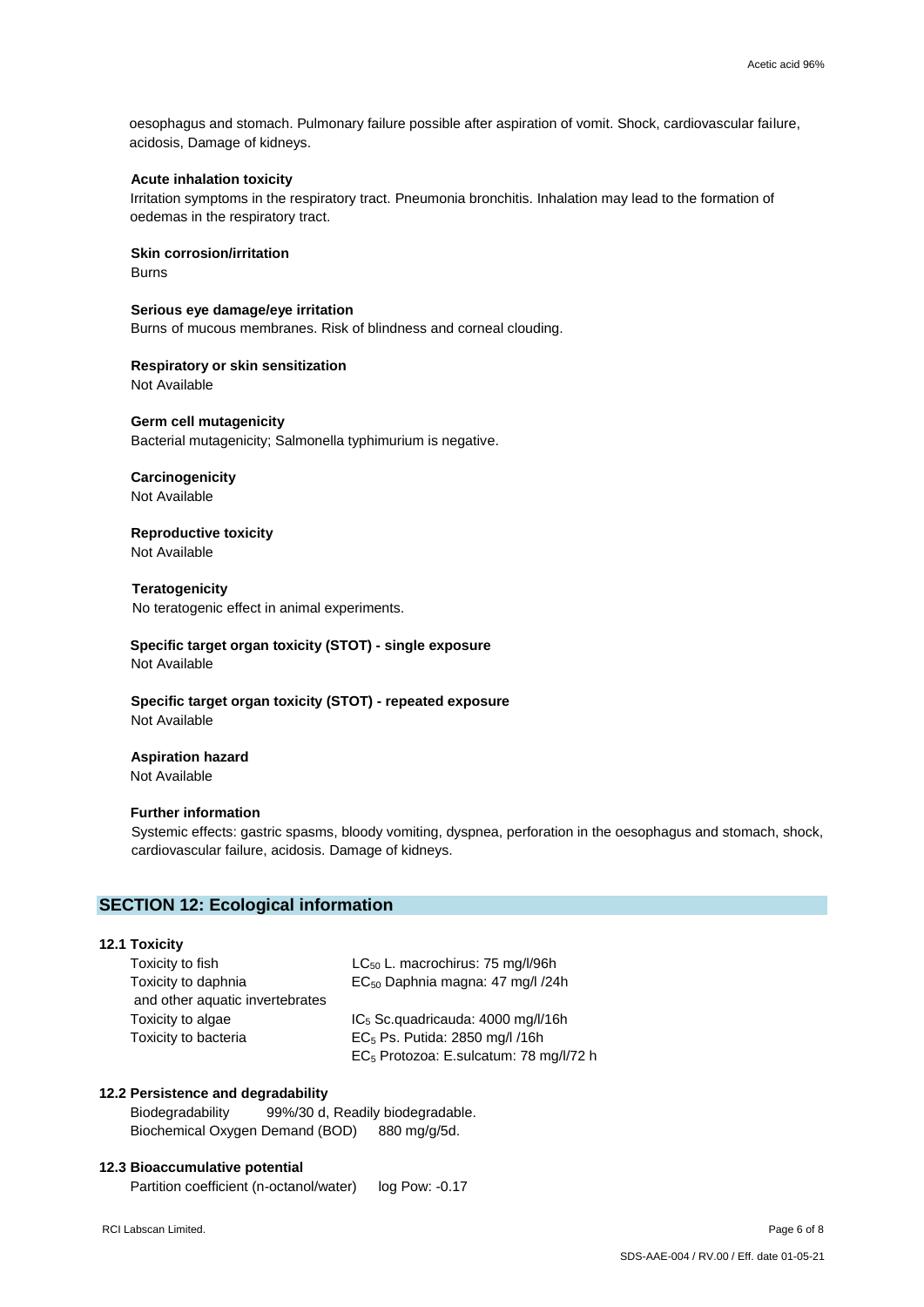## **12.4 Mobility in soil**

Not Available

## **12.5 Other adverse effects**

 Biological effects; Harmful effect on aquatic organisms. Harmful effect due to pH shift. Caustic even in diluted form.

Do not allow to enter waters, waste water or soil.

## **SECTION 13: Disposal considerations**

#### **13.1 Waste treatment methods**

## **Product**

 There are no uniform EC Regulations for the disposal of chemicals or residues. Chemical residues generally count as special waste. The disposal of the latter is regulated in the EC member countries through corresponding law and regulations. We recommend that you contact either the authorities in charge or approved waste disposal companies which will advise you on how to dispose of special waste or burn in a chemical incinerator equipped with an afterburner and scrubber but exert extra care in igniting as this material is highly flammable. Observe all federal, state, and local environmental regulations.

#### **Contaminated packaging**

 Disposal in compliance with official regulations. Handle contaminated packaging as hazardous waste in the same way of the substance itself. If not officially specified differently, non-contaminated packaging may be treated like household waste or recycled.

## **SECTION 14: Transport information Land Transport (ADR/RID)**  UN Number 2789 UN proper shipping name **ACETIC ACID GLACIAL** Transport hazard class(es) 8 (3) Packing group **III** Environmental hazards No Special precautions for user The Yes  **Sea transport (IMDG)** UN Number 2789 UN proper shipping name **ACETIC ACID GLACIAL** Transport hazard class(es) 8 (3) Packing group **III** Marine pollutant No Special precautions for user Yes EmS F-E S-C  **Air transport (IATA**) UN Number 2789 UN proper shipping name **ACETIC ACID GLACIAL** Transport hazard class(es)  $8(3)$ Packing group **III** Environmental hazards No Special precautions for user Mo  **River transport (AND/ADNR)** (Not examined)